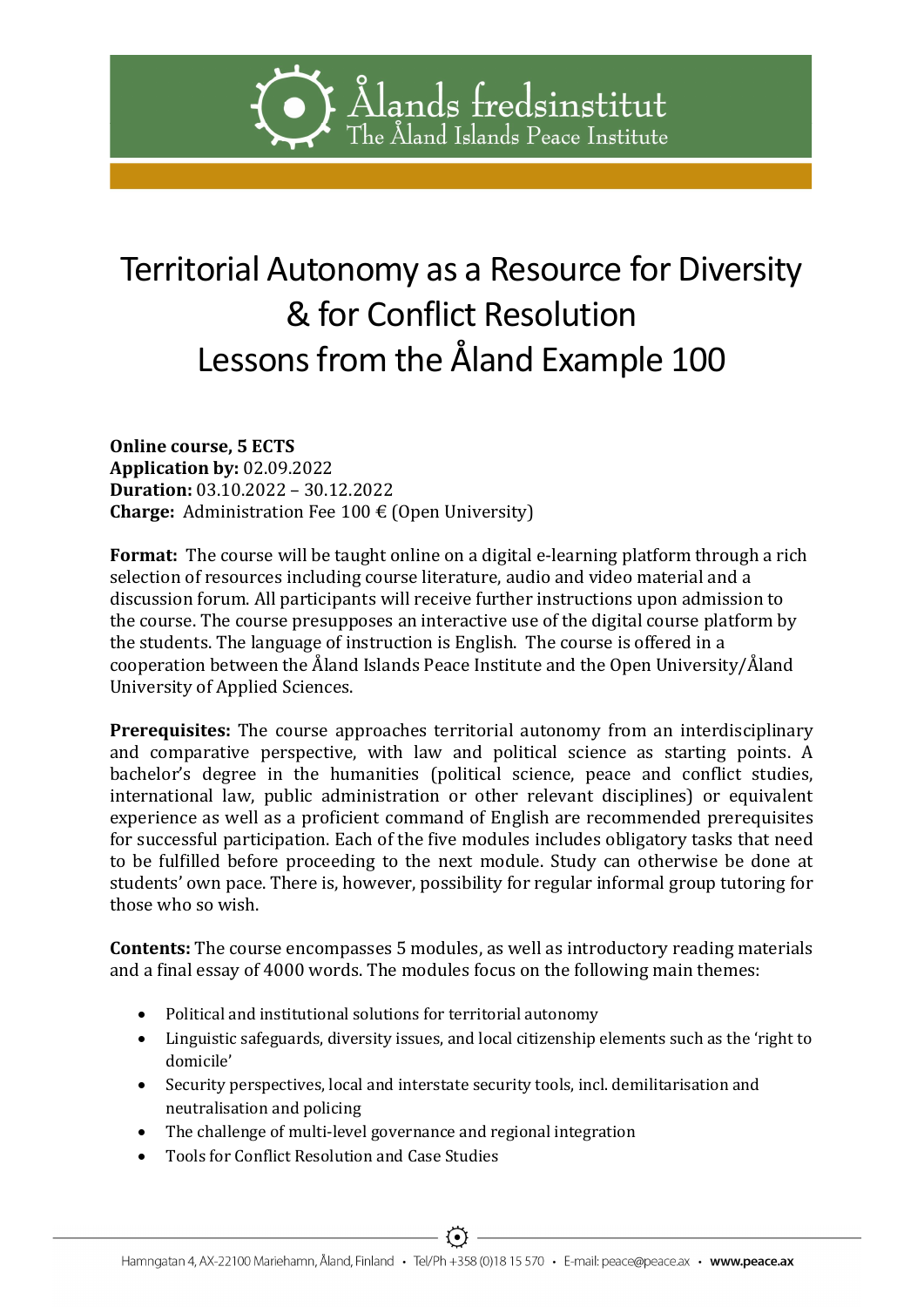# Alands fredsinstitut The Åland Islands Peace Institute

Learning objectives: The course is an introduction to territorial autonomy, in theory and practice, and the so-called "Åland Example". The aim of the course is to provide participants with a broad academic framework for discussing territorial autonomy from different perspectives, among others against the background of concepts such as selfdetermination, multilevel and territorial governance, regional integration and minority rights. After completion of the course the student should:

• have a solid knowledge about territorial autonomy based on a broad academic framework of different perspectives

• have a solid knowledge about the Åland islands solution and the concept of the "Åland Example"

• be able to relate the concept of autonomy to adjacent concepts such as territorial governance, power-sharing, self-determination, federalism and minority rights

• be acquainted with the characteristics of the Åland Island's special status of demilitarisation, neutralisation and cultural and linguistic safeguards

• have knowledge about the comparative relational processes between autonomous regions and the state

- be able to critically analyse and use mechanisms of territorial autonomy to different international and regional situations, and
- be able to formulate, analyse and discuss central theoretical concepts of territorial conflict management.

Teachers: Associate Professor of International Law, Jur. Dr. Sia Spiliopoulou Åkermark & Dr. Alexander Osipov

Approach: The Åland Example which in 2021-2022 commemorates its centenary anniversary is used as a main case study. How has it survived the passage of time and periods of crisis? We will discuss the autonomy regime and its challenges, demilitarisation and neutralisation at a time of global polarisation, as well the cultural and linguistic safeguards involved. A focus will be on the development of the regime over time, including more recent developments and comparative elements. The course will also discuss the relevance and experience of territorial autonomy as a possible tool for conflict resolution. Students shall be encouraged to critically reflect upon the relevance of all the above institutions across time and space.

Successful participants will be awarded 5 credit points based on the European Credit Transfer and Accumulation System (ECTS). The workload corresponds to approximately 132 hours of work, i.e. an average of 10 hrs/week. Student work includes compulsory reading, audio and video material, regular participation in forum discussions and short assignments to be completed within every module. A final essay (4000 words) is due at the end of the course (to be submitted by 30.12.2022).